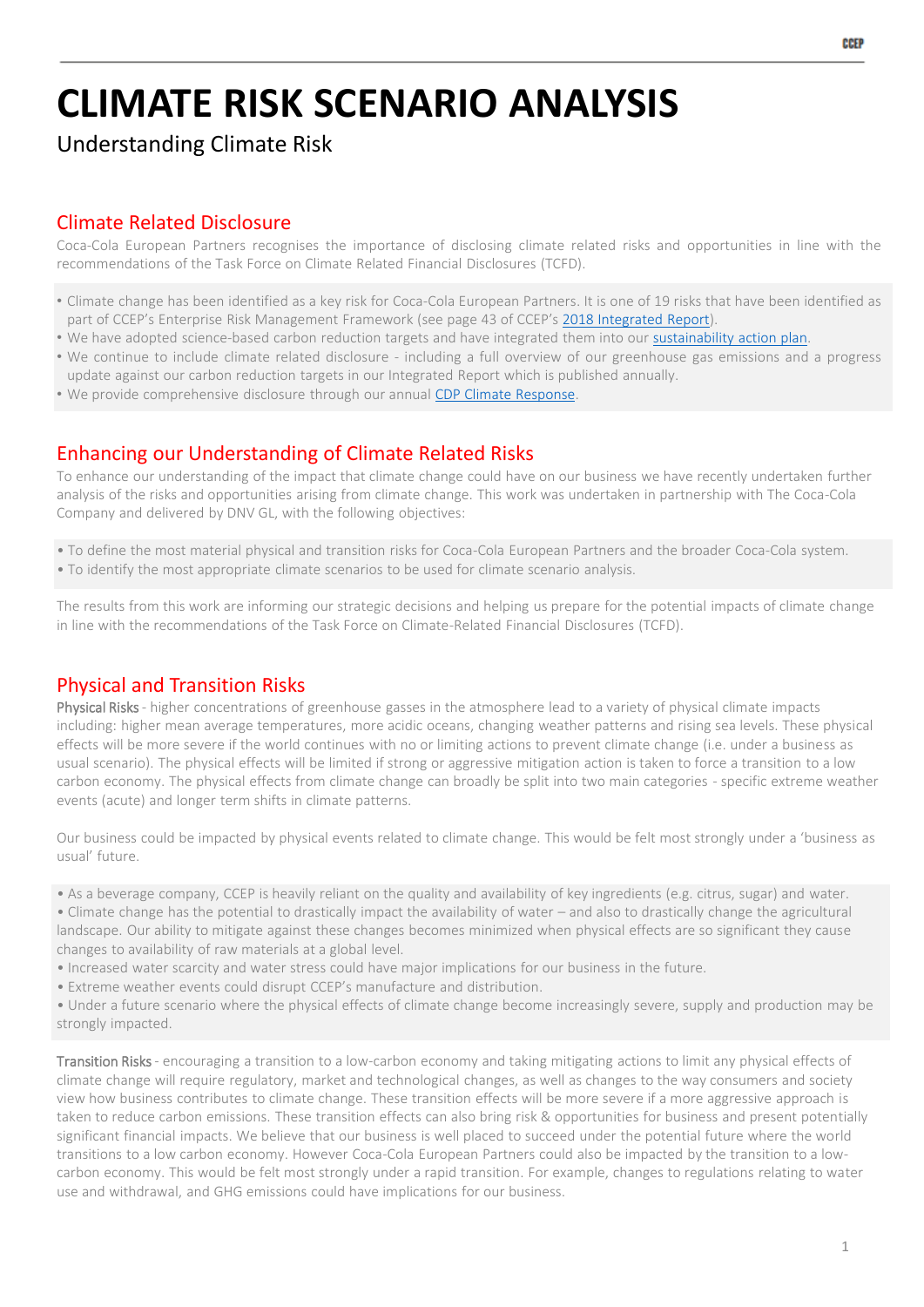# **CLIMATE RISK SCENARIO ANALYSIS - CONTINUED**

### Material Risks

We have explored a wide range of potential physical and transition risks to our business and our value chain from climate change. As a result we have identified eight material risks:



Extreme weather causes disruption to manufacturing - our business is reliant on bottling facilities to produce our products. Bottling facilities can by impacted by extreme weather events including storms and floods, which exposes us to the risk of our manufacturing facilities being damaged. As a result, we may not be able to produce in line with customer demand; we may suffer reputational damage; may experience increased capex costs to repair facilities and/or experience injuries or fatalities from damage.

Extreme weather causes disruption to distribution - our sales are dependent on being able to distribute product from bottling plants to consumers. For this, we require road and rail access. Key logistics routes are impacted by extreme weather events including storms, floods and hurricanes. This exposes us to the risk of our key transportation and logistics routes being damaged and limited or having no access for our distribution fleet. As a result, we may be unable to supply to key markets and/or not be able to produce in line with customer demand.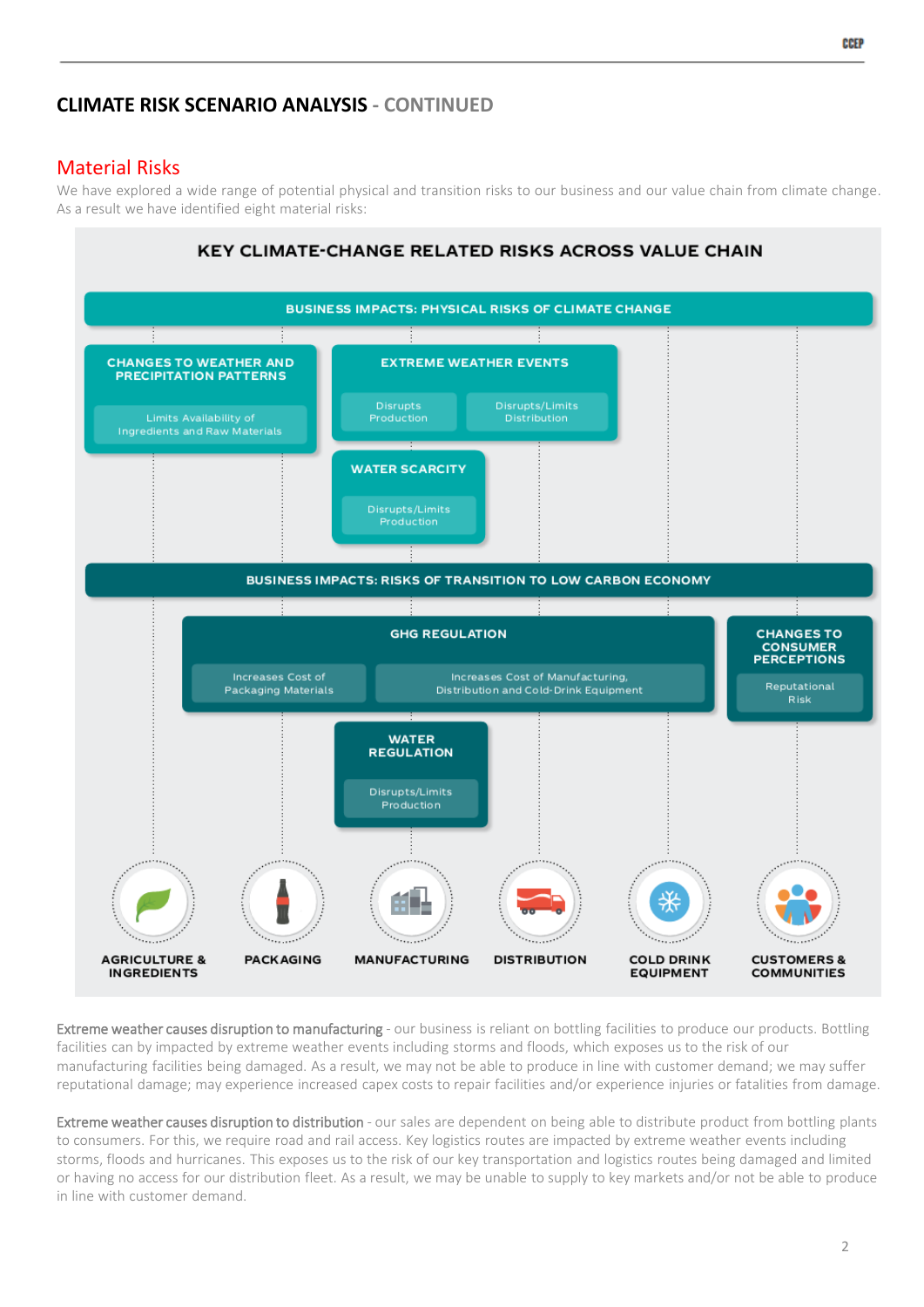#### **CLIMATE RISK SCENARIO ANALYSIS - CONTINUED**

Water scarcity causes disruption or inability to produce - approximately 90% of our product is water. Our business is heavily reliant on water availability and so impacted by changes to precipitation patterns which could exacerbate water scarcity, which exposes us to the risk of a shortage of a key raw material (i.e. water). As a result, we may; be unable to source key raw materials; not be able to produce in line with customer demand; see costs increase in line with the price of raw materials and/or experience stranded assets of key manufacturing sites if unable to produce.

Changes to weather & precipitation patterns impact cost & availability of ingredients - to produce our products we rely on the availability & quality of key ingredients at a price that keeps our products profitable. The availability, quality & price of ingredients is impacted by chronic changes to weather and precipitation patterns, which exposes us to the risk of shortages of key raw materials. As a result, we may not be able to source a key raw material, may not be able to produce in line with customer demand and/or experience increased cost of raw materials.

GHG regulation increases costs across our value chain - our business emits GHGs across our value chain. Our business could be impacted by regulation leading to a price on carbon, which exposes us to the risk of increased cost related to packaging, manufacturing, distribution & cold drinks equipment. As a result, we may see an increased cost of production and/or may not be able to produce in line with demand if our products become cost ineffective and/or we fail to comply with regulation.

GHG regulation increases cost of packaging materials - our business makes use of various packaging materials and delivery options. Packaging materials have differing carbon footprints, which expose CCEP to the risk of increased costs, depending on the future mix of materials in our packaging portfolio. As a result, we may be unable to produce in line with customer demand if increased production costs put inflationary pressure on product prices or decrease margins.

Water regulation disrupts production - approximately 90% of our product is water and our business is heavily reliant on water availability. Our business would therefore be impacted by changes in the price of water and by any restrictions on water use. This exposes us to the risk of a shortage of a key raw material (i.e. water). As a result, we may; be unable to source key raw materials; not be able to produce in line with customer demand; see costs increase in line with the price of raw materials and/or risk key manufacturing sites becoming stranded assets if unable to produce.

Climate change damages the reputation of the beverage sector - the Coca-Cola brand is reliant on its brand value and positive reputation. Changes to climate and water scarcity have potential to impact consumers' perceptions of beverage companies like CCEP, especially given that our business is a large water consumer and user of packaging materials. This exposes us to the risk of changing consumer attitudes towards our products. As a result, we may experience reputational damage and/or decreased demand for products.

#### Scenario Analysis

Over the next year we will undertake further work to assess how our business may be impacted in the longer-term from climate related risks. We will undertake this work using climate-related scenario planning on the basis of two future scenarios – a "business as usual scenario" and a "2<sup>o</sup>C scenario". We have identified the following scenarios to be most suitable for this work.

#### Business as Usual Scenario

We have identified the International Energy Agency's World Energy Outlook 'New Policies' Scenario as the "business as usual scenario" to use. This scenario incorporates the policies and measures that governments around the world have already put in place, and also the likely effects of announced policies, including the Nationally Determined Contributions. The scenario assumes only "cautious" implementation of current commitments and plans. This is done in view of the many institutional, political and economic obstacles which exist, as well as in some cases, a lack of detail in announced intentions and about how they will be implemented. Under this scenario we would envisage global energy demand growing by more than a quarter to 2040, due to rising incomes and a global population growing by 1.7 billion people, mostly in urban areas of developing economies. The increase in energy demand would be about twice as large if it were not for continued improvements in energy efficiency. The scenario assumes that low-carbon technologies, led by renewables and natural gas, meet more than 80% of the increase in global energy demand. The scenario also envisages:

- Global temperature increases by 2.7°C by 2040.
- Population growth slows, growing by 0.9% per year to 9.2 billion in 2040.
- Annual global GDP growth is 3.7% to 2025, slowing to 3.4% from 2025-2040.
- Carbon pricing ranges from \$10-25/tCO2 in 2025 and \$24-48/tCO2 in 2040.